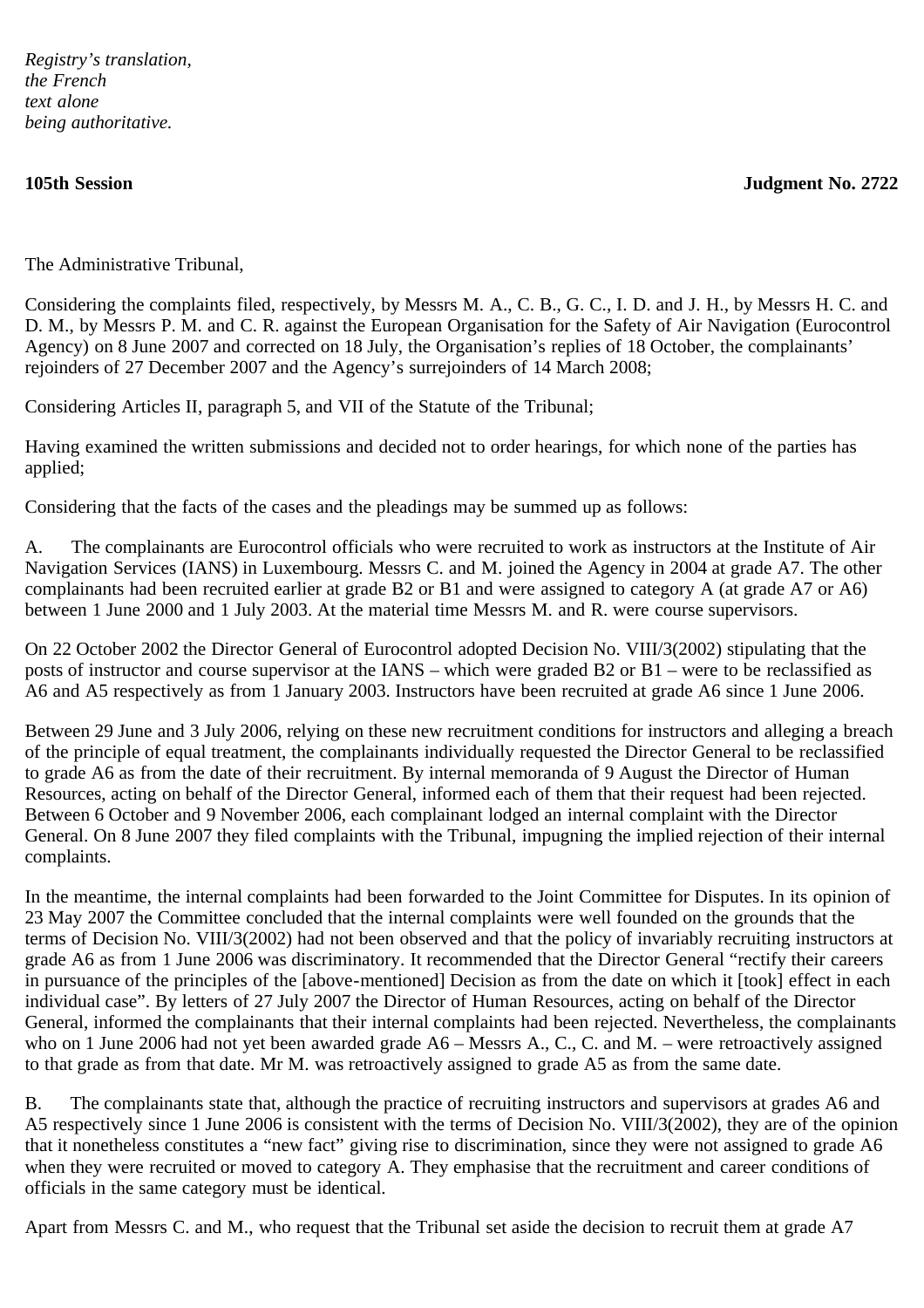rather than at grade A6, the complainants request the setting aside of the decision not to assign them to grade A6 when they were moved to category A. In addition, they all request the setting aside of the decisions of 9 August 2006 and the implicit decisions to reject their internal complaints. They also ask the Tribunal to order the Agency to reconstitute their career and to pay them the corresponding difference in salary together with interest. Lastly, each claims costs in the amount of 2,500 euros.

C. In its replies the Agency submits that the complaints are irreceivable, because when the complainants lodged their internal complaints in 2006 they were plainly time-barred from challenging their administrative status as determined in 2003, or in 2004 in the case of Messrs C. and M. Moreover, the Agency points out that the claims submitted to the Tribunal by Messrs M. and R. are different to those made in their internal complaints.

On the merits and subsidiarily, the Organisation holds that the recruitment of instructors at grade A6 since 1 June 2006 does not constitute a new fact which should lead to the revision of the complainants' careers, but is a belated application of Decision No. VIII/3(2002). In its opinion the allegations that the principle of equal treatment has been breached are groundless: Mr R. was appointed to grade A5 on 1 May 2006 and Mr M. was assigned to the same grade with retroactive effect from 1 June 2006. It adds that since 1 June 2006 all IANS instructors, including the complainants concerned, have been given grade A6, in some instances in pursuance of the decisions of 27 July 2007.

D. In their rejoinders the complainants explain, with regard to receivability, that they were unable to challenge their grading within category A until the Organisation had applied the new recruitment rules which resulted in their being treated unequally. Even though by 1 June 2006 they had all obtained the grade they were claiming, they consider that discrimination in comparison with newly recruited instructors or supervisors is continuing in terms of career trajectory and the calculation of seniority.

Mr H. amends his first claim in that he now requests the setting aside of the decision not to assign him to grade A5 when he was moved to category A. Similarly, Messrs M. and R. now request the setting aside of the decision not to assign them to grade A5 on 1 January 2003; in doing so, they state that they are correcting a "material error" in their complaints before the Tribunal and bringing their claims into line with those submitted in their internal complaints. In addition they request the setting aside of the decisions of 27 July 2007.

E. In its surrejoinders the Agency maintains its position on receivability; it submits that Mr H.'s claim that he should be reclassified to grade A5 is new and therefore irreceivable. It also maintains its position on the merits.

## CONSIDERATIONS

1. The complainants, all of whom are Eurocontrol officials, are either instructors or course supervisors at the Institute of Air Navigation Services in Luxembourg.

By a decision of the Director General of the Agency of 22 October 2002, the jobs of instructor and course supervisor were to be classified at grade A6 and grade A5 respectively as from 1 January 2003. This classification amounted to a substantial upgrading of these jobs. The complainants were not, however, given these grades when they were appointed to their posts. When they obtained the posts, either through a competition organised at the time when the new classification was introduced, or by subsequent recruitment, or by virtue of their previous appointment as training experts, all but one of the instructors were assigned to grade A7, instead of A6, and the supervisors were assigned to grades A6 or A7, instead of A5.

Although – as the Agency acknowledges – they would have been entitled to demand the application of the post classification scale introduced by the above-mentioned decision of 22 October 2002, the complainants did not then see any need to challenge the decisions regarding them within the period of time allowed for that purpose. Consequently, their subsequent career progression has been based on the grade they were assigned under those decisions.

From 1 June 2006, however, Eurocontrol recruited some new instructors who were directly placed in grade A6. Since the complainants considered that this situation created discrimination causing them prejudice, they then requested retroactive reclassification and reconstitution of their career in pursuance of the decision of 22 October 2002. The internal complaints they lodged under Article 92(2) of the Staff Regulations were rejected by implicit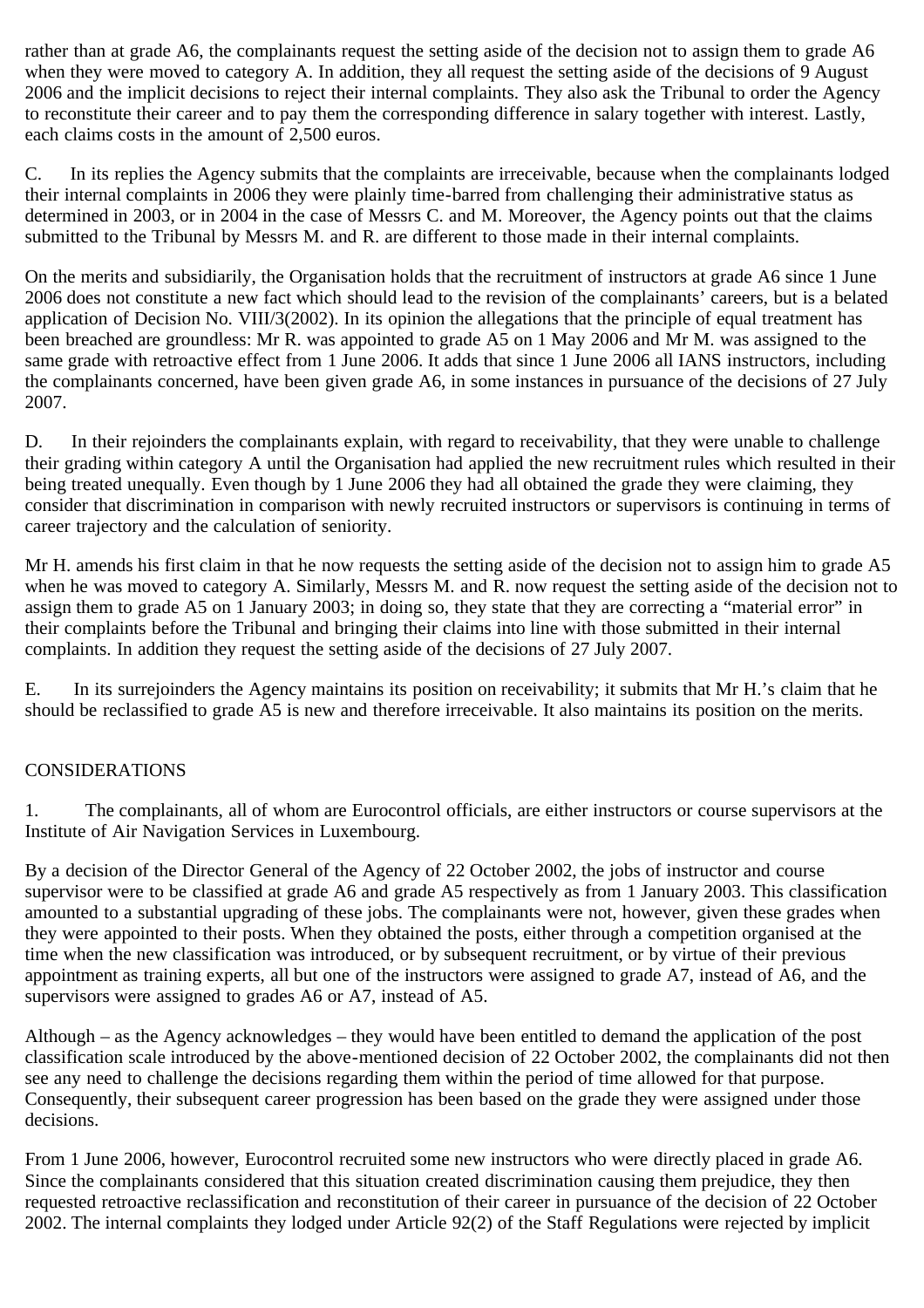decisions of the Director General. These are the decisions impugned before the Tribunal.

After the complaints had been filed the Director General confirmed the rejection of the internal complaints by express decisions of 27 July 2007, although he announced that "[i]n a spirit of compromise", for some of the complainants, the date of their promotion to their present grade would be brought forward to 1 June 2006 in order to make it coincide with the appointment of the newly recruited instructors. Decisions to that effect were in fact taken on 2 October 2007.

It should be noted that the Joint Committee for Disputes, which issued its opinion on 23 May 2007, considered that the complainants' internal complaints were well founded and recommended that their careers be reconstituted as requested.

2. The nine complaints, which were examined jointly, raise similar issues of fact and law and seek the same redress. The Tribunal will therefore join them so as to rule on them by a single judgment.

3. The facts set out above show that the complainants did not lodge a timely appeal against the decisions assigning them to specific grades on appointment to their current posts as instructors or supervisors. These decisions have therefore become final and the complainants may not today challenge them by requesting a revision of their grade with a view to reconstituting their careers.

As the Tribunal has repeatedly stated, for example in Judgments 602, 1106, 1466 and 2463, time limits are an objective matter of fact and it should not entertain a complaint filed out of time, because any other conclusion, even if founded on considerations of equity, would impair the necessary stability of the parties' legal relations, which is the very justification for a time bar.

As recalled in Judgment 1466, the only exceptions to this rule that the Tribunal has allowed are where the complainant has been prevented by *vis major* from learning of the impugned decision in good time (see Judgment 21), or where the organisation by misleading the complainant or concealing some paper from him or her has deprived that person of the possibility of exercising his or her right of appeal, in breach of the principle of good faith (see Judgment 752). It does not, however, appear from the evidence, nor is it even alleged that the complainants in this case found themselves in either of these situations.

4. It is true that, according to the Tribunal's case law as established in Judgments 676, under 1, and 2203, under 7, a staff member concerned by an administrative decision may ask the Administration for review either where some new and unforeseeable fact of decisive importance has occurred since the decision was taken, or else where the staff member is relying on facts or evidence of decisive importance of which he/she was not and could not have been aware before the decision was taken.

In this case the complainants submit that the recruitment of instructors at grade A6 with effect from 1 June 2006 constitutes a new fact that reopened the time limit for appealing against the initial decisions concerning them.

However, the complainants already knew about the current classification of instructor and supervisor posts in consequence of the above-mentioned decision of 22 October 2002 at a time when they could have lodged such an appeal. It is not alleged that when that decision was taken the requisite formalities regarding its publication were not observed. Moreover, the staff concerned could not have been unaware of its existence, particularly as the competitions organised to fill the posts in question were based upon it.

In choosing to recruit instructors at grade A6 as from 2006, the Agency merely applied the decision of 22 October 2002 – albeit with a regrettable delay. The recruitment carried out after 1 June 2006 should not therefore be regarded as a new and unforeseeable fact, even if one might be tempted to see it as being of decisive importance for this dispute.

It follows that in this case the complainants were not entitled to a revision of the grade assigned to them when they were appointed to their posts as instructors or supervisors.

5. As the initial decisions taken with regard to the complainants had therefore become final, the Director General's decisions rejecting their internal complaints against these decisions merely confirm them and cannot therefore open a new time limit to file a complaint with the Tribunal.